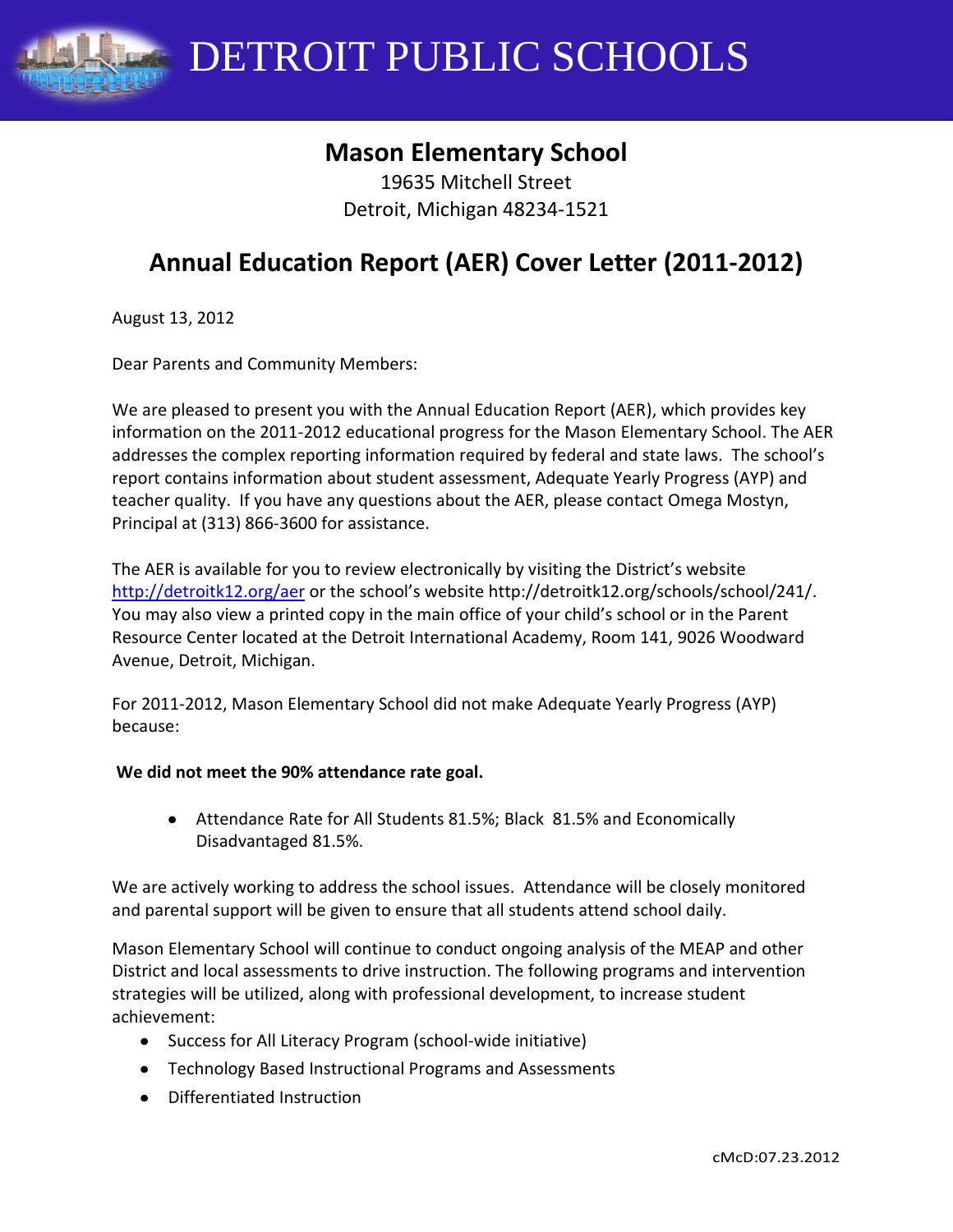- Cooperative Learning
- Innovative Hands-on Projects and Activities
- Inclusion and Collaborative Teaching
- Cross Curricular Integration

In addition, the Mason Elementary School Staff will work towards becoming a high functioning, data driven, student centered professional learning community.

We will develop an attendance team to focus on strategies to increase daily student attendance. Professional development for staff and parents in regards to improving student attendance will be implemented at the beginning of the academic school year.

Fall 2012, Mason Elementary-Middle School will merge and move into the Farwell Middle School building.

### **Parent Involvement**

Parents/guardians you can become involved in the successful education of your son/daughter by helping them get S.M.A.R.T. - establishing goals, which are:

**S**pecific – What, Why and How

- **M**easurable "If you can't measure it, you can't manage it." Help your son/daughter measure their progress, stay on track and reach their target dates.
- **A**ttainable Help your son/daughter make the commitment to take the small steps to accomplish the goals they have set.
- **R**ealistic Is it "do-able?"- Help your son/daughter understand that do-able does not mean easy. It means that they are able to push themselves to acquire the skills and knowledge necessary to meet their goals.
- **T**imely Help your son/daughter set a time limit. "Fixing to" or "getting ready to" are not viable points in time. Whatever the goal may be – Graduation?! - Help your son/daughter establish the urgency to begin now – Take action. (Available online at [http://www.goal-setting-guide.com/goal-setting-tutorials/smart-goal-setting\)](http://www.goal-setting-guide.com/goal-setting-tutorials/smart-goal-setting)

State law requires that we also report additional information.

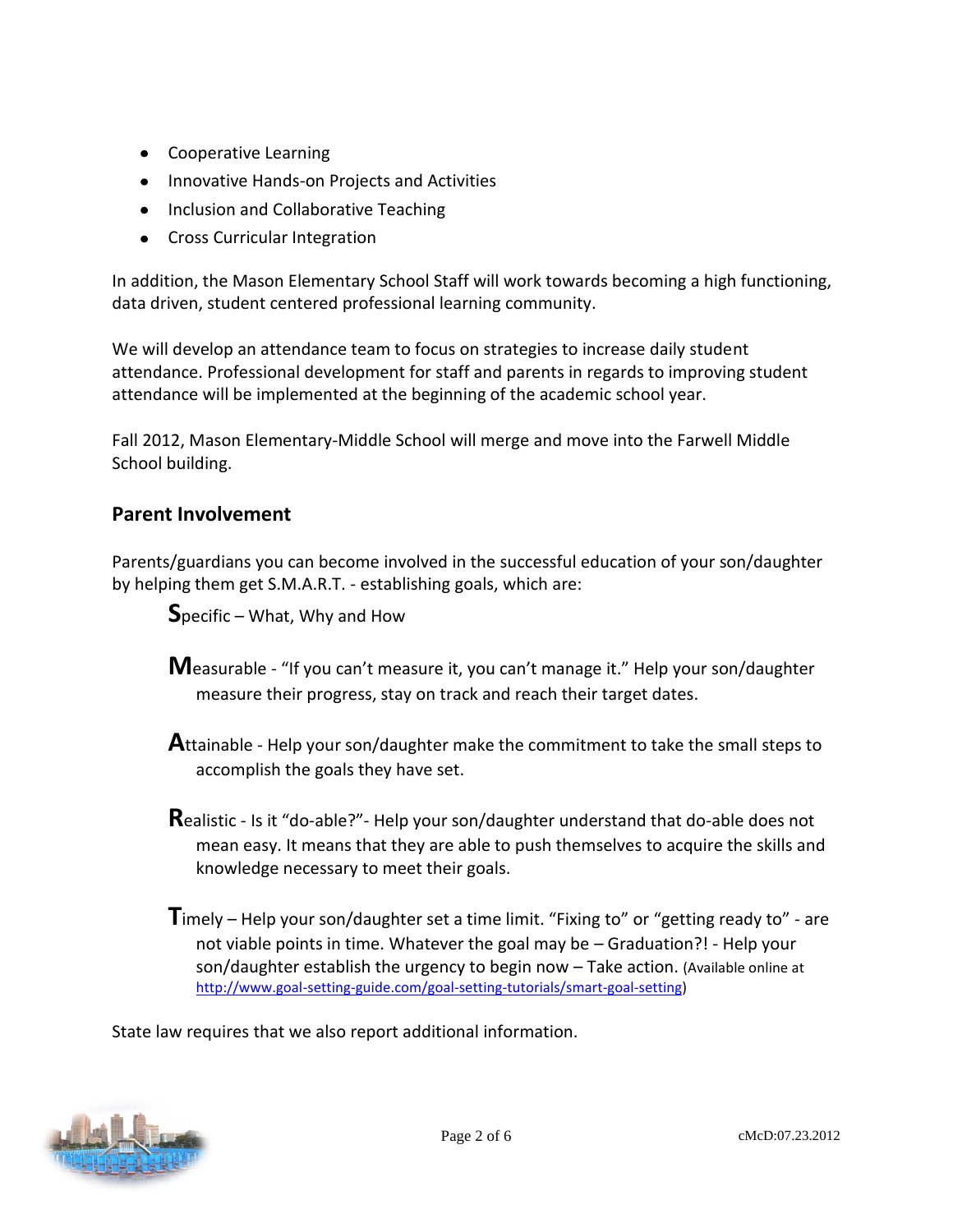### **Process for Assigning Pupils to the School**

During the 2011-2012 school year, Detroit Public Schools implemented the "Open Enrollment Initiative." This initiative allows students to elect to attend any Detroit Public School without being required to live within the boundary for that school. The "Open Enrollment Initiative" does not apply to the Examination High Schools, or Application Schools. Parents may enroll their child(ren) in the school of their interest as long as the school has not reached capacity for their particular grade. Enrollment preference is given to students who live within the boundary of a school. It should also be noted that transportation will not be provided for students who select a school outside of the boundary of their home school. "Open Enrollment Initiative" resources can be found on our web-site at:

http://detroitk12.org/resources/prospective\_students/.

### **School Improvement Status**

| Year      | <b>School Improvement Status</b> |  |  |
|-----------|----------------------------------|--|--|
| 2011-2012 | No AYP $\sim$ AYP Not Met        |  |  |
| 2010-2011 | AYP Not Met ~ Corrective Action  |  |  |

### *Detroit Public Schools' Core Curriculum:*

Consistent with the Detroit Public Schools Academic Plan for 2012-2013**,** there are aggressive plans to accelerate the rate of student achievement and to ensure that students graduate with the academic and social skills necessary for success in college and the workplace.

### **Specific curriculum actions are based on the District's five (5) pillars of student achievement:**

- I. Talent management,
- II. High quality teaching and learning,
- III. Rigorous, transparent and continuous improvement cycle,
- IV. Customer service approach to community and each other, and
- V. A secure, inclusive and dynamic culture.

An Executive Summary of the 2012-2013 Academic Action Plan, is available online at [http://detroitk12.org/content/wp-content/uploads/2012/05/FINALAcademicPlanExecutive-](http://detroitk12.org/content/wp-content/uploads/2012/05/FINALAcademicPlanExecutive-Summary_2012.pdf)[Summary\\_2012.pdf](http://detroitk12.org/content/wp-content/uploads/2012/05/FINALAcademicPlanExecutive-Summary_2012.pdf).

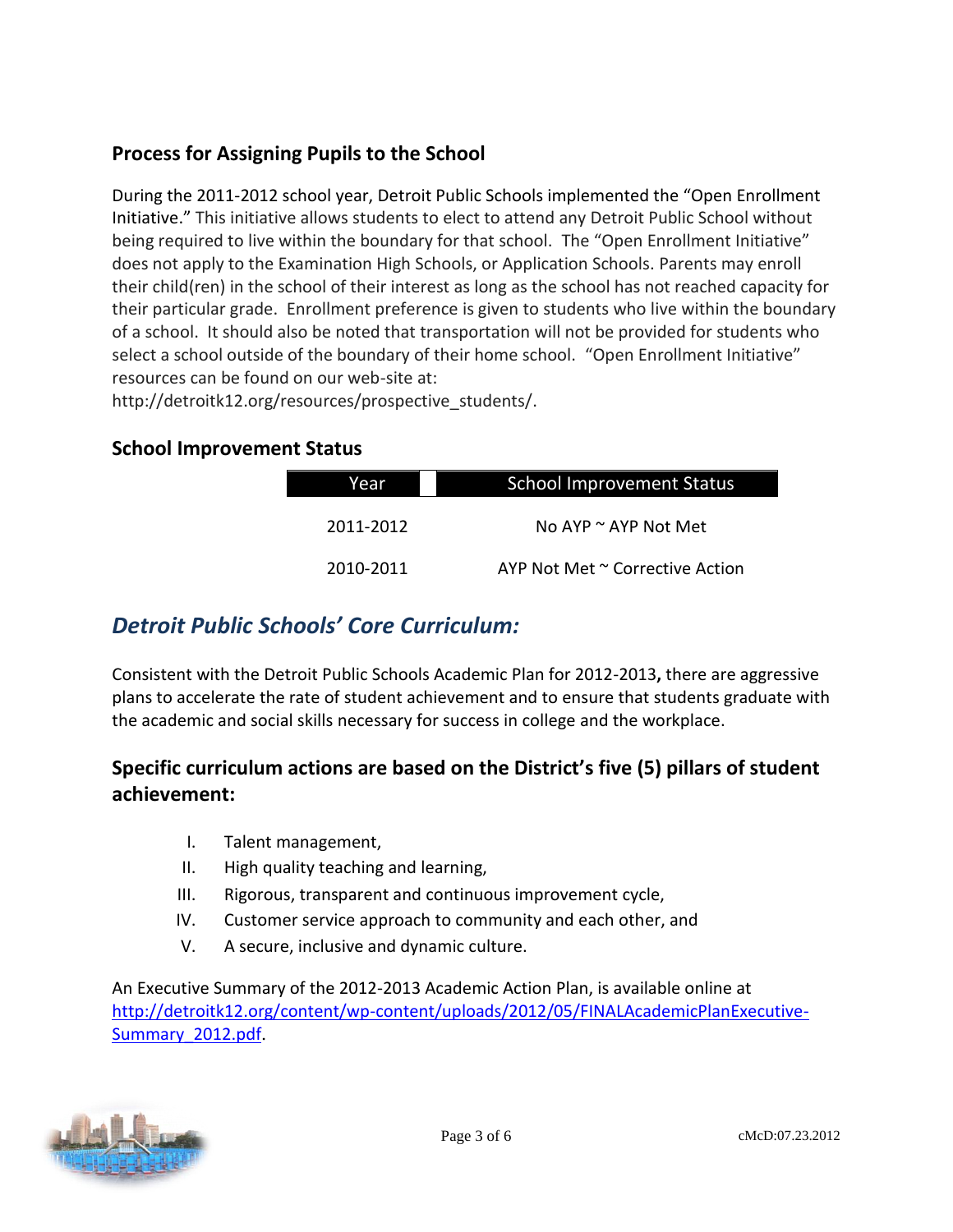### **Access to the Core Curriculum**

The instructional strategies and grade level expectations are aligned to the State standards and the NAEP. This represents the core curriculum, which is supported by the texts, materials, computer software and other school level resources used daily in the classrooms. All of the professional development activities are aligned to the core curriculum.

The implementation is a process delineated in the District Plan. This plan serves as the framework for each school's academic achievement plan.

The frequent monitoring of the implementation of these plans are conducted by the school diagnostic visits, review of the benchmark assessments, use of the teacher evaluation tool and adherence to the pacing calendar.

The variances from the State plan can be found in the grade level expectations, which are also aligned to the higher standards of NAEP.

A Summer Parent University is offered with classes to increase parenting skills, early childhood literacy, adult literacy and GED. During the school year, the Regional Parent Resource Center is a vehicle for parents and other community members to participate in regular and on-going informational and participatory sessions focused on curriculum and instruction. Learning Village (an online instructional management system) Web updates and semi-annual progress reports are also a means to disseminate information to parents and community.

Detroit Public Schools Core Curriculum is currently under revision. Pacing Charts and Curriculum guides will be posted to the Division of Teaching and Learning under the Leadership page of our web-site in the near future.

### **Parent Engagement**

- $\div$  Use the technology portal for parents to view daily lessons and to communicate with teachers.
- $\cdot \cdot$  Implement and follow through with the parent contracts.
- Use the Parent Resource Center to engage parents in innovative workshops and sessions that are practical and will result in parent support to students at home.

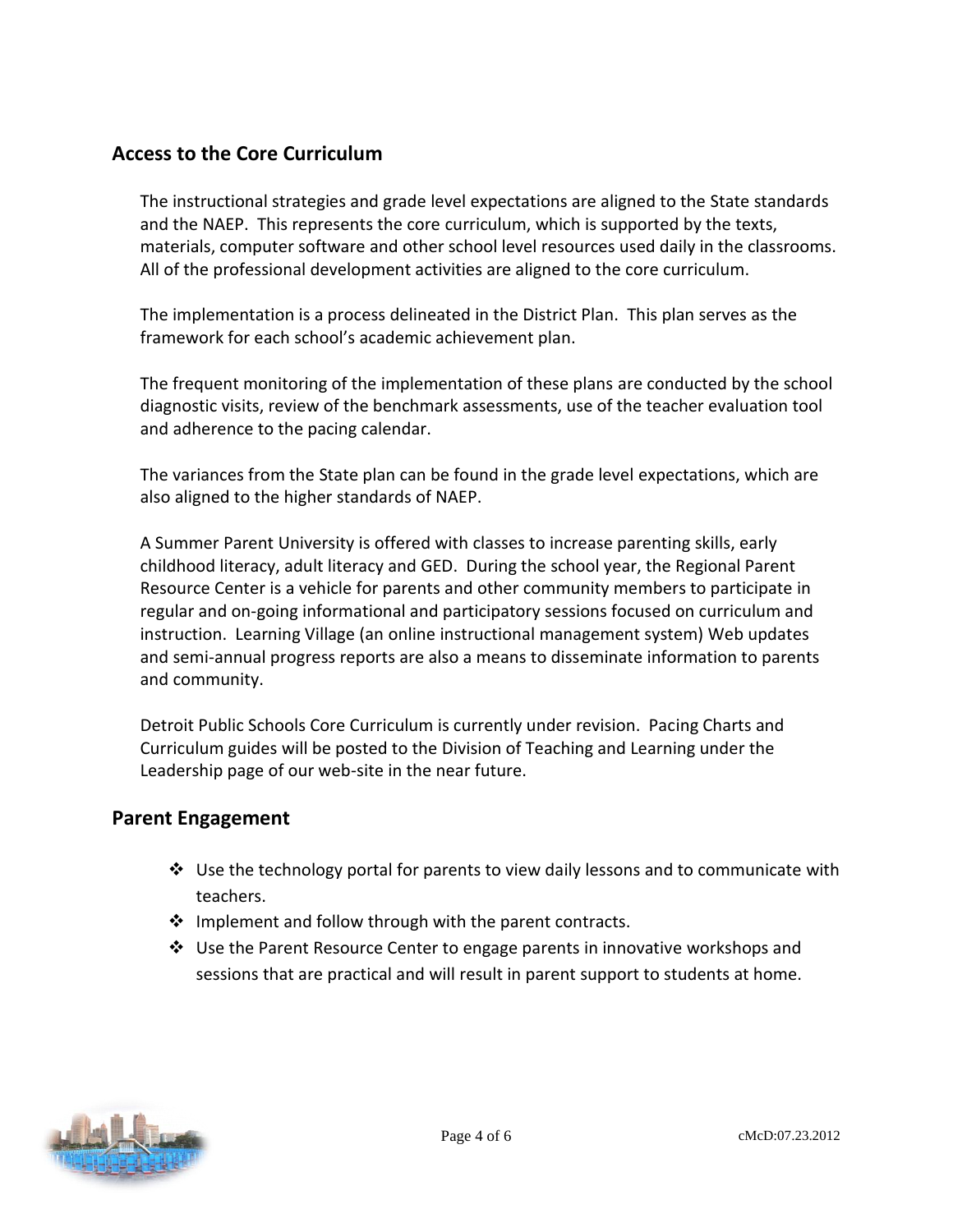### **Student Achievement Results**

Aggregate Student Achievement Results and Detroit Public Schools Quarterly Benchmark Assessment in Reading and Mathematics for Mason Elementary School can be found on the Detroit Public Schools' web-page at the Research, Evaluation and Assessment site at [http://detroitk12.org/data/rea/.](http://detroitk12.org/data/rea/) The following reports are available:

- District Profile Report
- Combined School Profile Reports
- Individual School Profile Reports
- Adequate Yearly Progress (AYP) Reports
- Annual Education Report

### **Parent-Teacher Conferences (Interactions):**

| <b>School Year</b>       | <b>Total Parent</b><br>Interactions | Percent |
|--------------------------|-------------------------------------|---------|
| 2011-2012                | 315                                 | 47.6%   |
| 2010-2011<br>(Corrected) | 318                                 | 41.6%   |

The Detroit Public Schools' Office of Research, Evaluation, Assessment and Accountability has developed a data collection system which has enabled the District to comply with the Annual Education Report criteria of identifying the number and percent of students represented by parents at Parent-Teacher Conferences.

- 1.0 Data from the PTC Forms represent "parent interactions" with teachers, per school, per card-marking.
- 2.0 Parent Interaction Definition: During Parent-Teacher Conferences (and in some instances school open houses) Schools/Teachers are advised to have each parent participant provide a parent signature—a parent may not sign for a student if they did not talk about that student.